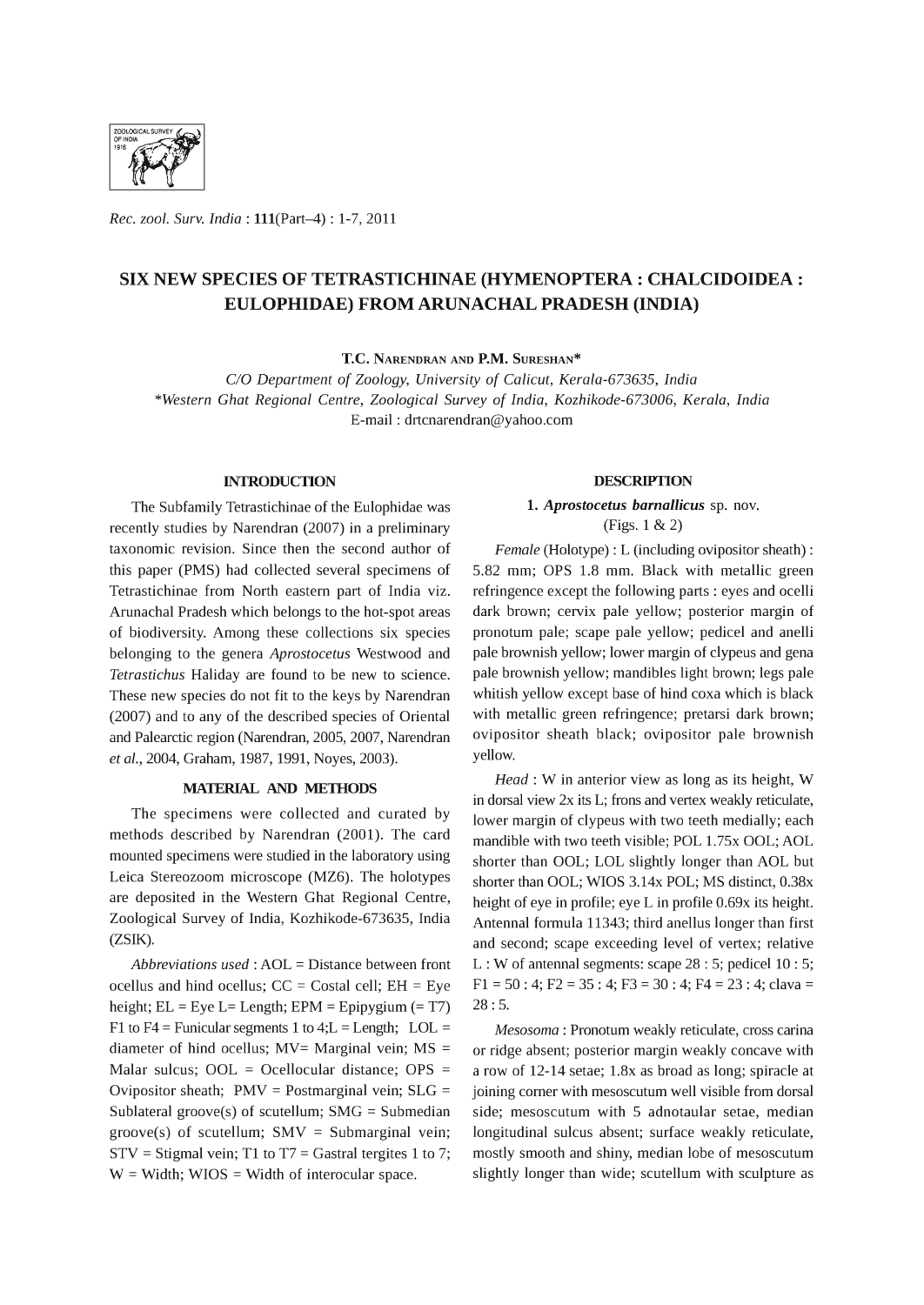

Figs. 1-2. *Aprostocetus barnallicus* Narendran & Sureshan sp. nov. Female : 1. Body Profile; 2. Antenna.

Figs. 3-4. *Aprostocetus neovanilae* Narendran & Sureshan sp. nov. Female: 3. head and antenna profile; 4. Gaster.

on mesoscutum, slightly wider than long; W of space between SMG half its L; SMG deep, dorsellum mostly smooth and shiny with faint aciculations; propodeum faintly reticulate; median carina present; spiracle partly covered, separated from metanotum by a distance more than its diameter; each callus with 4-5 setae; prepectus reticulate; legs with stout setae (with their bottom (each seta arising from a slightly raised brown spot). Forewing 2.97x as long as wide; speculum closed behind cubital line of setae; forewing not exceeding beyond EPM; relative L of CC = 20; SMV = 15; MV = 43; PMV = 0;  $STV = 8$ ; SMV with 4-5 dorsal setae.

*Metasoma* (excluding OPS and ovipositor) : 2.8x L of mesosoma; EPM relatively very long, 0.38x length of gaster, 1.2x as long as hind tibia; OPS 0.91x length of hind tibia; hypopygium not exceeding beyond T3.

*Male:* Unknown.

*Host:* Unknown.

*Etymology:* Named after its locality Bamalla.

*Material examined* : Holotype Female : India Arunachal Pradesh, Namdapha National Park, Bamalla, N.27° 32' 18.8", E.96°28' 36.9" Alt. 808 mtrs; 07.xi.2009, P.M. Sureshan.

*Discussion* : This new species comes near *Aprostocetus percaudatus* (Silvestri) in the key to species of *Aprostocetus* by Narendran (2007) but differs from it in having : (1) antenna with 3 anelli (in *A percaudatus* antenna with 4 anelli); (2) EPM 3.5x as long as preceding tergite (in *A. percaudatus* EPM shorter than half of preceding tergite); and (3) hind coxa only basally concolorous with mesosoma (in A. *percaudatus* hind coxa completely concolorous with mesosoma).

This new species comes near *Aprostocetus vanilae*  Narendran in general appearance but differs from it in having: antenna with 3 anelli (in *A. vanilae* antenna with 4 anelli); 2) distal most anellus much larger than preceding ones(in *A. vanilae* all anelli subequal or equal in size); 3) SMV with 4-5 dorsal setae (In *A. vanilae*  SMV with 2 dorsal setae); and 4) General body colour more blackish with metallic refringence (in *A. vanilae*  general body colour more yellowish brown with metallic green refringence on mesosoma and brightly on metasoma).

This new species comes near *A. elongatus* Graham in the key to species by Graham (1987) but differs from it in having (1) POL 1. 75x OOL (in *A. elongatus* POL approximately equal to OOL); (2) pedicel O.lx length of Fl (in *A. elongatus* pedicel 2x length of Fl); (3) Fl longest (in *A. elongatus* Fl not longest); and (4) body with metallic refringence (in A. *elongatus* body without metallic refringence).

## *2. Aprostocetus neovanilae* sp. nov. (Figs. 3 and 4)

*Female* (Holotype): L : 2.85 mm (excluding ovipositor sheath and ovipositor); black with slight metallic green refringence on head and mesosoma except following parts as follows: eyes brown; ocelli pale reflecting yellow; scape, pedicel and anelli pale yellow; remaining antennal segments black; cervix pale yellow; anteriorlateral part of pronotum yellow; ventral part of promesosoma yellow; Prepectus and parts of meso and metapleura yellowish brown; legs including hind coxa completely yellow; wings hyaline, veins pale brown.

*Head* : W in anterior view 1.1x its height; W in dorsal view 2.46x its L; frons moderately aciculatereticulate; vertex faintly reticulate, shiny; lower margin of clypeus bilobed; mandible bidentate; POL 2x OOL; AOL shorter than OOL; LOL slightly longer than AOL; WIOS 2.83x POL; MS distinct, 0.29x height of EH in profile; EL in profile 0.77x EH. Antennal formula 11433; scape exceeding level of vertex; relative L : W of antennal segments: scape =  $31:8$ ; pedicel =  $9:5$ ; F1 = 34:4; F2 = 24 : 4; F3 = 18 : 4; clava = 26 : 7.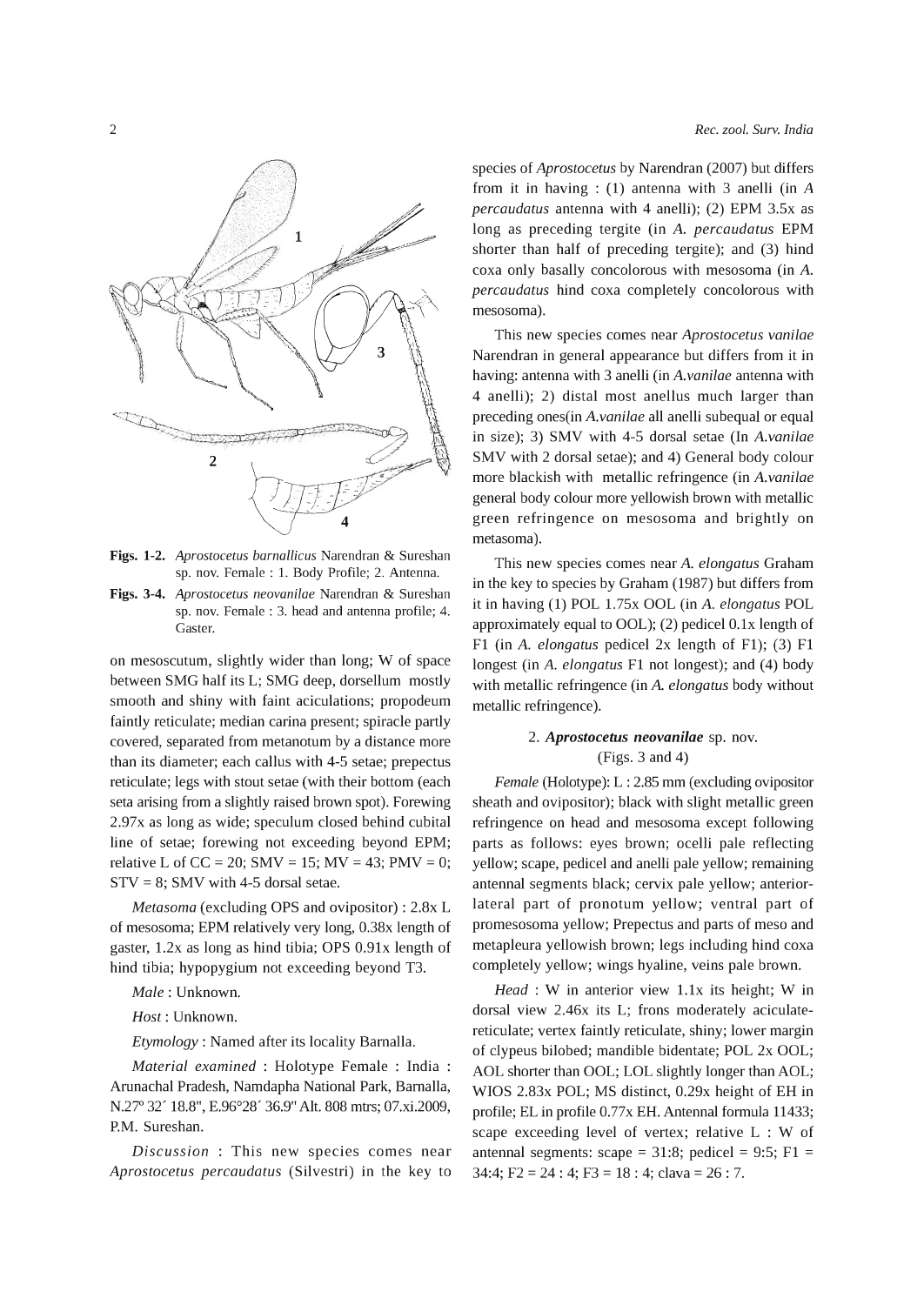

- Fig. 5. *Aprostocetus arunachalicus* Narendran & Sureshan sp. nov. Female : Body Profile.
- Fig. 6. *Aprostocetus namdaphicus* Narendran & Sureshan sp. nov. Female : Body profile.

*Mesosoma* : Pronotum weakly reticulate; cross carina or ridge absent, 1.56x as broad as long; spiracle not well visible from dorsal side; mesoscutum moderately reticulate, median sulcus absent, with 5 adnotular setae on either side; median lobe of mesoscutum as long as wide; scutellum reticulate as in mesoscutum, a little wider than long; W of space between SMG half its L, nearer to each other than to SLG; dorsellum slightly reticulate; propodeum weakly reticulate; median carina present; spiracle separated from metanotum by more than its diameter; each callus with 3-4 setae; prepectus faintly reticulate; legs with setae weaker than that of *Aprostocetus barnallicus;* forewing 2.7x as long as wide, slightly exceeding tip of ovipositor sheath; speculum relatively smaller, closed behind by cubital line of setae; SMV with 2 dorsal setae; relative L of CC  $= 12$ ; SMV = 9; MV = 20; PMV = 4.

*Metasoma* : L (excluding ovipositor sheath and ovipositor) 2.2x length of mesosoma, EPM 0.31x length of gaster, 0.77x length of hind tibia; ovipositor sheath *OAx* as long as EPM in dorsal view, *OA4x* length of hind tibia; hypopygium not exceeding T3.

*Male:* Unknown.

*Host:* Unknown.

*Etymology* : Named after *Aprostocetus vanilae*  Narendran.

*Material examined* : Holotype Female, India, Arunachal pradesh, Namdapha National Park, Bamalla N27°32' 18.8" E96°26' 27.5" Alt. 808 mtrs. 07.xi.2009; P.M. Sureshan (ZSIK).

*Discussion* : This species comes near *Aprostocetus vanilae* Narendran in general appearance but differs from it in having:  $(1)$  mesoscutum with median sulcus absent (in *A. vanilae* meso scutum with median longitudinal sulcus present); (2) colour black with slight metallic green refringence (in *A. vanilae* general body colour yellowish brown with metallic green refringence on mesosoma and slightly on gaster); (3) mesoscutum with 5 adnotaular setae on each side (in *A. vanilae*  mesoscutum with 2 adnotaular setae on either side); and (4) POL 2x OOL *(inA.vanilae* POL 2.6x OOL).

This new species differs from *A. percaudatus* in having:  $(1)$  ovipositor sheath  $0.11x$  length of gaster (in *A. percaudatus* ovipositor sheath 0.70x longer than whole L of body); (2) SMV with 2 dorsal setae (in A. *percaudatus* SMV with 3-5 dorsal setae; and (3) hind coxa yellow (in *A. percaudatus* hind coxa concolorus with mesosoma, not yellow).

## *3. Aprostocetus arunachalicus* sp. nov. (Fig. 5)

*Female* (Holotype) : L : 4.36 mm. Black with metallic green refringence, except the following parts : eyes grey; ocelli pale brown; scape and pedicel pale yellow, anelli and scape brown; remaining antennal segments black; cervix pale yellow; anterior-lateral part of pronotum yellow; legs including all coxae completely pale yellow; wings hyaline with veins pale yellowish brown.

*Head:* Width in anterior view slightly longer than its height, W in dorsal view *2Ax* its L; frons and vertex faintly aciculate - reticulate, mostly shiny; lower margin of clypeus weakly bidentate; mandibles with two teeth visible; POL 1.75x OOL; AOL shorter than OOL; WIOS 3x POL; malar sulcus distinct, not curved, 0.29x height of eye in profile; L of eye in profile 0.64x its height. Antennal formula 11433; scape exceeding a little over level of vertex; relative L : W of antennal segments : scape 13 : 3; pedicel = 6 : 3; Fl=15 : 2; F2=11 : 2; F3 = 8 : 2; clava = 11 : 4.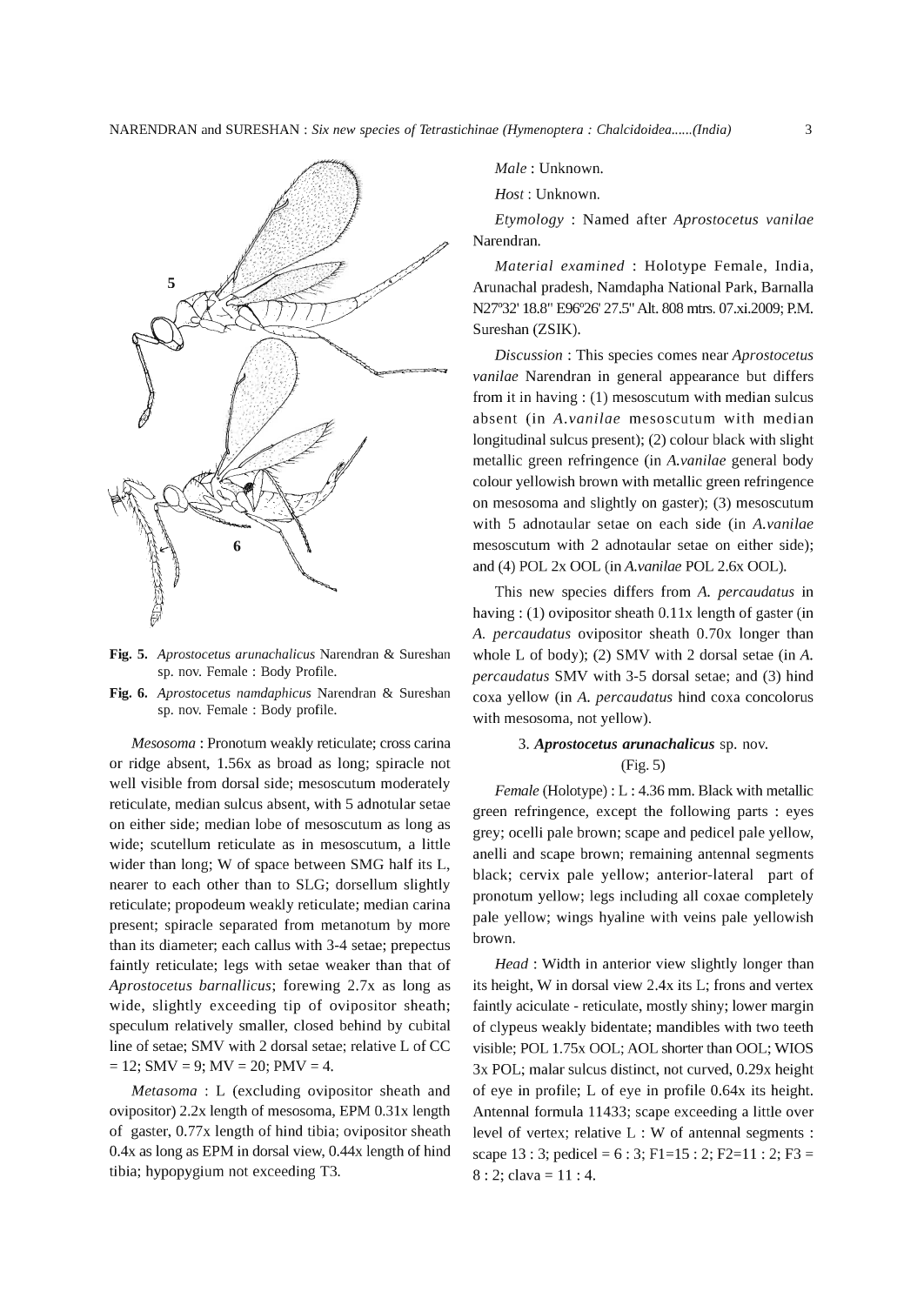*Mesosoma* : Pronotum weakly reticulate, 1.57x as broad as long; cross carina or ridge absent; spiracle visible from dorsal side; mesoscutum weakly reticulate; median longitudinal sulcus absent; median lobe of mesoscutum as broad as long, with 3 stout, sub errect adnotaular setae on either side; scutellum moderately reticulate, SMG slightly nearer to SLG than each other; W of space between SMG 0.33x its L; dorsellum 0.42x as long as scutellum; propodeum weakly reticulate with a complete median carina; spiracle relatively smaller separated from metanotum by about its diameter; each callus with 3 setae; prepectus with raised reticulation; legs with weaker setae than those of *A.barnallicus*  sp.nov. Forewing 2.7x as long as broad, not exceeding EPM; speculum small, closed behind by cubital line of setae; SMV with 2 dorsal setae; relative L of  $CC = 16$ ; SMV = 13; MV = 39; PMV = 0; STV = 8.

*Metasoma* : Sessile, 2.4x as long as mesosoma (excluding OPS); EPM 0.44x length of gaster 1.31x as long as hind tibia; OPS 0.36x length of EPM, 0.43x length of hind tibia; hypopygium exceeding T3.

*Male:* Unknown.

*Host:* Unknown.

*Material examined* : Holotype Female, India, Arunachal Pradesh, Namdapha National Park, Barnalla, N 27° 32' 18.8" E 96° 26' 27.5" Alt. 808 mtrs., 07.xi.2009, P.M. Sureshan (ZSIK).

*Discussion* : This species comes near *Aprostocetus neovanilae* in general appearance but differs from it in having: (1) forewing not exceeding tip of ovipositor sheath (in *A. neovanilae* forewing not at all exceeding tip of ovipositor sheath (not even exceeding tip of epipygium); (2) mesoscutum with 3 stout adnotaular setae on each side (in *A. neovanilae* mesoscutum with 5 adnotaular setae on each side); (3) epipygium 1.31x as long as hind tibia (in *A. neovanilae* epipygium 0.77x as long as hind tibia.

This new species does not fit to the key to species of *Aprostocetus* by Narendran (2007) and Graham (1987).

## *4. Aprostocetus namdaphicus* sp. nov. (Fig. 6)

*Female* (Holotype): L (excluding OPS) 3.8 mm. Black with slight metallic green refringence except the following parts as follows : eyes grey; ocelli dark brown; scape pale yellow with dorsal margin dark; pedicel pale yellow with dorsal part darker; remaining antennal segments black; tegula pale yellow; legs pale yellow with base of hind coxa brownish black and pretarsi dark brown; wings hyaline with veins pale brownish yellow.

*Head* : W in anterior view slightly more than its height (34 : 32); W in dorsal view 2x its L; frons and vertex faintly aciculate-reticulate; lower margin of clypeus distinctly bidentate; POL 2x OOL; AOL slightly shorter than OOL; LOL longer than OOL; WIOS 3.25x POL; malar sulcus distinct, 0.36x height of eye in profile; eye L in profile 0.64x its height. Antennal formula 11443; scape exceeding level of vertex; relative L : W of antennal segments: scape=  $17:4$ ; pedicel =  $6:4$ ;  $F1 =$  $21: 3; F2 = 15: 3; F3 = 13: 3; F4 = 9: 3; clava = 12: 4.$ 

*Mesosoma* : Pronotum faintly reticulate with 10 stout sub errect setae near posterior margin and some scattered setae; spiracle visible from dorsal side; pronotum  $1.7x$  as wide as its L; mid lobe of mesosctum W subequal to its L, without a median longitudinal sulcus, with 5 adnotaular setae on either side; scutellum a little wider than long (10 : 9); SMG as nearer to SLG as each other; dorsellum weakly aciculate, 0.33x as long as scutellum; propodeum granulate, median carina complete; spiracle relatively small, rim exposed, separated from metanotum by its own diameter; each callus with 3 setae; prepectus distinctly reticulate; hind femur and tibia with stout setae; setae of fore and mid legs slender; forewing 2.75x as long as broad, a little exceeding tip of EPM; speculum closed behind by cubital line of setae; relative L of  $CC = 16$ ; SMV = 14;  $MV = 36$ ;  $PMV = 0$ ;  $STV = 7$ .

*Metasoma* : 1. 76x as long as mesosoma (excluding OPS); EPM 0.35x length of gaster, 0.58x length of hind tibia; ovipositor sheath 1.33x length of EPM in side view, 0.9x length of EPM in dorsal view, distinctly shorter than hind tibia in dorsal view; hypopygium distinctly exceeding T3.

### *Male:* Unknown.

*Host:* Unknown.

*Material examined:* Holotype Female, India, Arunachal Pradesh, Namdapha, Hombill, N 27° 32' 17.6" E 96° 26' 30.2" Alt. 585 mtrs., 04.xi.2009, P.M. Sureshan.

*Discussion* : This new species comes near *Aprostocetus neovanilae* in general appearance of gaster but differs from it in having:  $(1)$  antenna with 4 funicular segments (in *A. neovanilae* antenna with 3 funicular segments); (2) hind coxa with base brownish black (in A. *neovanilae* hind coxa completely yellow); (3) ventral part of promesosoma black with metallic green refringence (in *A. neovanilae* ventral part of promesosoma yellow) and (4) hypopygium exceeding T3 (in *A. neovanilae* hypopygium not exceeding T3).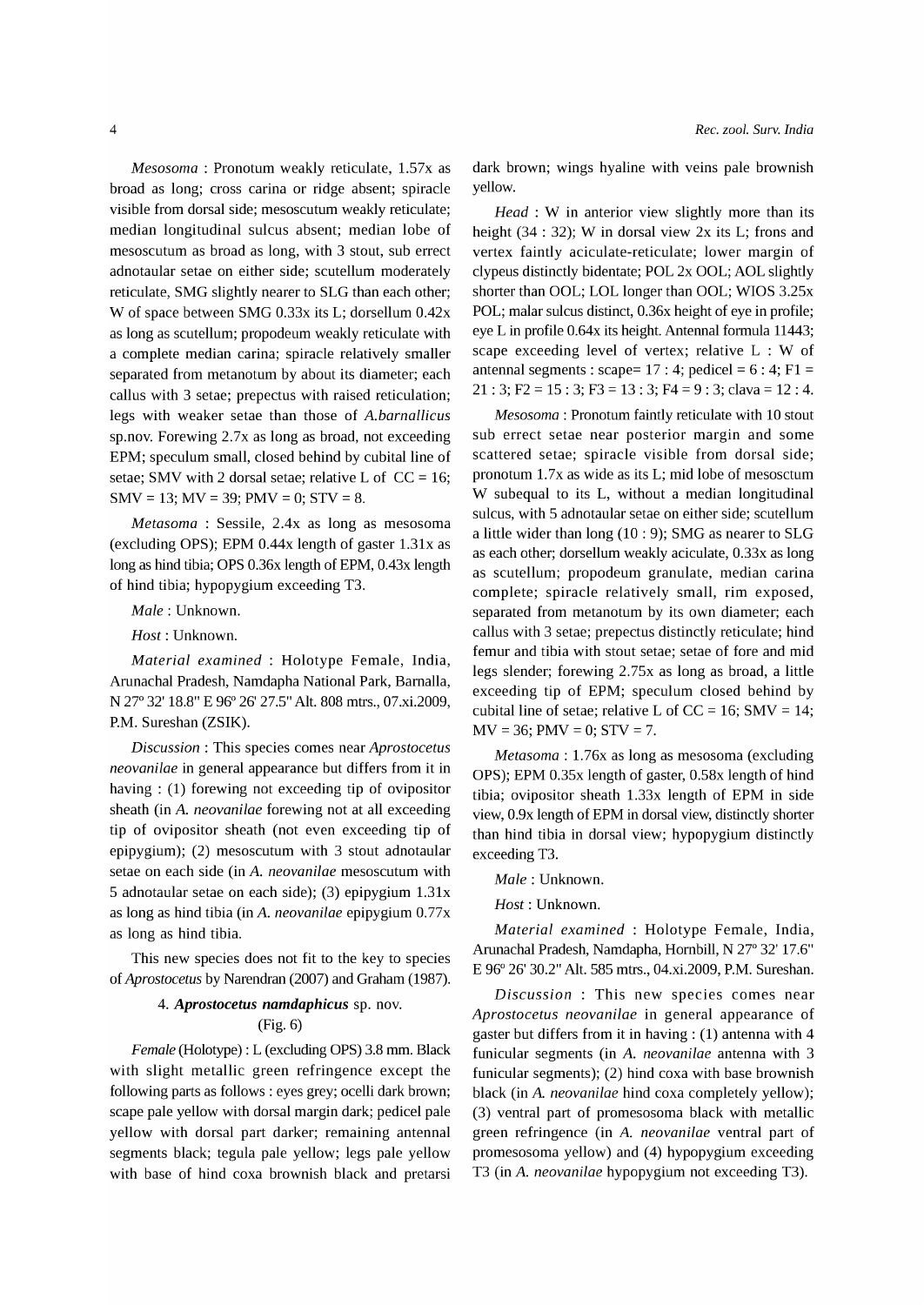### *5. Tetrastichus anamikicus* sp. nov.

#### (Fig. 7)

*Female* (Holotype) : L : 1.29 mm. Black with following parts as follows : eyes and ocelli brown; scape pale yellow; pedicellus yellowish brown; all remaining antennal segments concolorous with head; legs pale yellow with all coxae concolourous with body except their pale apices; wings hyaline with veins pale brownish yellow.

*Head:* W in anterior view subequal to its height, W in dorsal view 2.17x its L; frons and vertex distinctly reticulate; lower margin of clypeus bilobed; POL 2.8x OOL; AOL subequal to OOL; LOL shorter than OOL; WIOS 2x POL; malar sulcus distinct, straight, 0.48x height of eye in profile; L of eye in profile 0.62x its height. Antennal formula 11433; scape not reaching level of vertex; relative  $L : W$  of antennal segments : scape = 34 : 8; pedicel = 16 : 8; F1 = 23 : 10; F2 = 18 : 10; F3 = 17: 10; clava = 43: 10.

*Mesosoma* : Pronotum distinctly reticulate, mesoscutum with raised reticulation, spiracle visible from dorsal side but not projecting sideward; median longitudinal sulcus complete, with 3 suberrect adnotaular setae on either side; median lobe of mesoscutum 1.25x as broad as its L; scutellum 1.33x as broad as long, with 2 pairs of stout suberrect setae; SMG nearer to SLG than to each other; W of space between SMG O.44x its L; propodeum with median carina



and bifurcated paraspiracular carina, surface distinctly reticulate on anterior part and on inner part adjoining outer branch of paraspiracular carina, remaining part mostly smooth or faintly reticulate; spiracle separated from metanotum by its own diameter; prepectus reticulate; hind coxa coarsely and irregularly carinatereticulate on dorsal part. Forewing 2.33x as long as broad; speculum open behind, relative L of  $CC = 20$ ;  $SMV = 18$ ;  $MV = 31$ :  $PMV = 2$ ;  $STV = 9$ ;  $SMV$  with a single dorsal seta.

*Metasoma* : Petiolate, 0.83x length of mesosoma, petiole 0.27x length of hind coxa, broader than long; ovipositor sheath hardly visible from dorsal side; hypopygium exceeding middle of gaster.

*Male:* Unknown.

*Host:* Unknown.

*Etymology:* Named after area Anamika Water Falls, Arunachal Pradesh.

*Material examined* : Holotype Female, India, Arunachal Pradesh, Namdapha National Park, Deban, Anamika Falls, N 27° 29' 30" E 96° 22' 32.4" Alt. 410 mtrs., 2.xi.2009, P.M.Sureshan (ZSIK).

*Discussion* : This species comes near *Tetrastichus iaricus* Narendran in the key to species of *Tetrastichus*  by Narendran (2007) but differs from it in having: (1) F1 distinctly longer than F2 (in *T. iaricus* F1 equal in L to F2); (2) gaster distinctly shorter than mesosoma (in *T. iaricus* gaster as long as mesosoma); (3) body without metallic refringence (in *T. iaricus* body with metallic green or blue refringence); (4) propodeal spiracle separated from metanotum by its own diameter (in *T. iaricus* propodeal spiracle almost touching metanotum); (5) MV 3.44x as long as STY (in *T. iaricus* MV 5x as long as STY) and (6) speculum open behind (speculum closed behind by setae in *T. iaricus* ).

## *6. Tetrastichus ramakrishnae* sp. nov. (Figs. 8-11)

*Female* (Holotype) : L 2.43 mm. Black except following parts : eyes and ocelli brown, scape pale yellow; pedicel and anelli pale brownish yellow; remaining antennal segments black; apices of femora, tibia completely and all tarsi pale yellow, remaining parts of femora, trochanters coxae completely and pretarsi concolourous with mesosoma; wings hyaline with veins pale yellowish hyaline.

*Head* : W in anterior view 1.11x its height; W in dorsal view 2.6x its L; frons reticulate with shallow Fig. 7. *Tetrastichus anamikicus* Narendran & Sureshan sp. scattered setigerous pits on upper frons, vertex with nov. Female : Body profile. coarse pits and reticulation; a distinct cross carina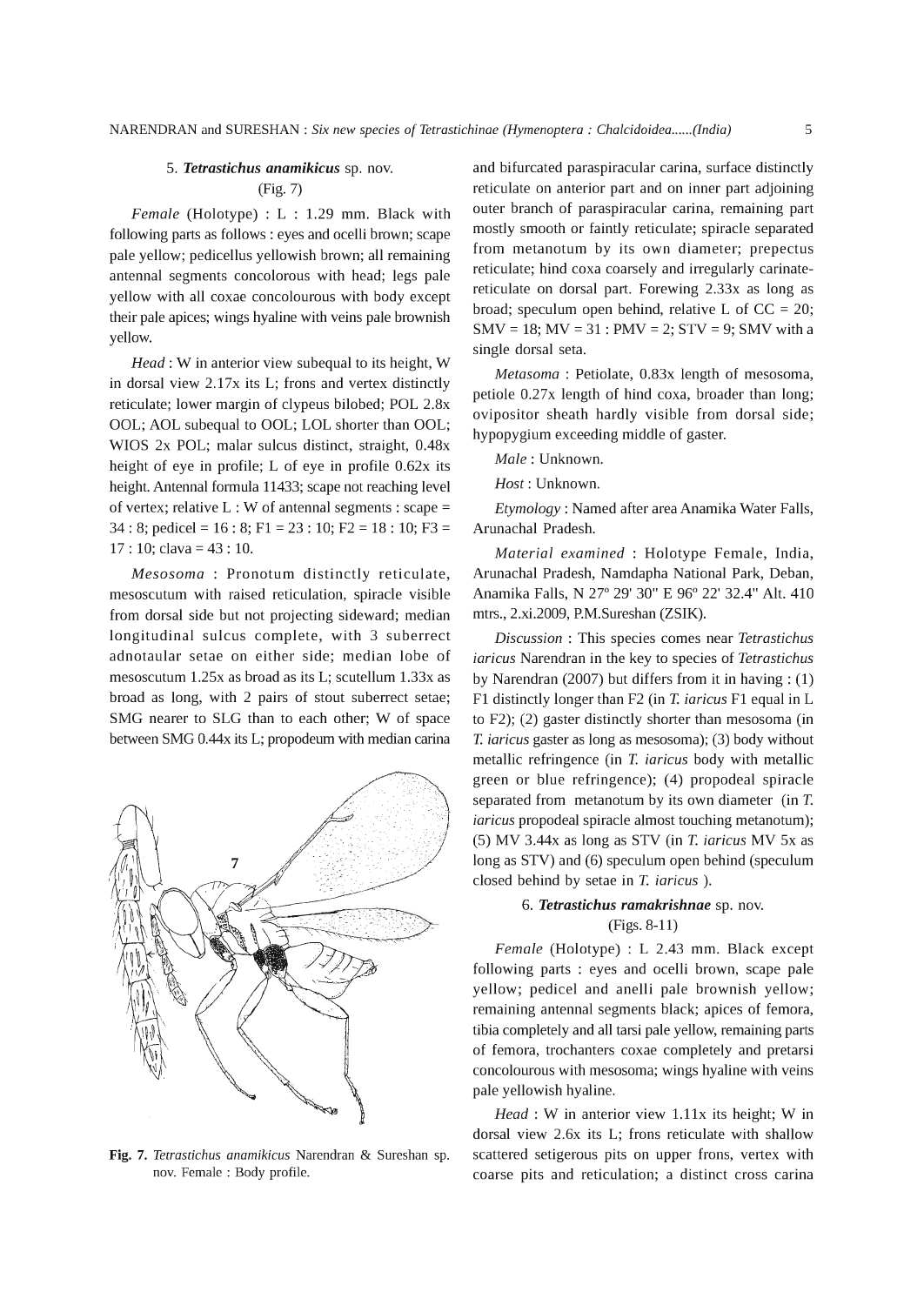

Figs. **8-11.** *Tetrastichus ramakrishnae* Narendran & Sureshan sp. nov. Female : 8. Head dorsal view; 9. Head and antenna profile; 10. Mesosoma dorsal view (partly); 11. Propodeum & Petiole dorsal view.

present on anterior half of vertex (Fig. 8) anterior to ocelli; posterior part vertical; POL 2x OOL; AOL shorter than OOL; LOL subequal to OOL; WIOS 3.25x POL; malar sulcus straight, 0.64x height of eye in profile; eye L in profile 0.67x its height; each eye with 3- 4 widely spaced short hairs. Antennal formula 11333; scape not exceeding level of vertex; relative L : W of antennal segments: scape = 39: 8; pedicel = 12 : 8; F1 = 20 : 9; F2 = 18 : 10; F3 = 16 : 10; clava = 37 : 10.

*Mesosoma* : Pronotum raised reticulate, spiracle visible; mesosctum with distinct longitudinal raised reticulation, with a complete deep median longitudinal sulcus, with 6 adnotaular setae on either side; W of median lobe of mesoscutum subequal to its L; scutellum similarly sculptured as in mid lobe of mesoscutum; SMG broad and foveolate (Fig. 10) nearer to SLG than to each other; W between SMG *OAx* its L; dorsellum distinctly reticulate; propodeum distinctly reticulate; spiracle separated from metanotum by a distance shorter than its diameter; prepectus with raised

reticulation; hind coxa coarsely reticulate and irregularly carinate. Forewing *2Ax* as long as wide, speculum open behind; relative L of CC = 24; SMV = 18; MV = 20;  $PMV = 0$ ;  $STV = 8$ .

*Metasoma* as long as mesosoma, petiole wider than long, 0.38x length of hind coxa, anterior half of petiole smooth, posterior half reticulate; OPS not visible from dorsal side; EPM shorter than half of T6.

*Male:* Unknown.

*Host:* Unknown.

*Etymology:* Named after Dr. Ramakrishna, former Director, Zoological Survey of India for his encouragement and support for this work.

*Material examined* : Holotype Female: India, Arunachal Pradesh, Namdapha, Barnalla, N 27° 32' 18.8" E 96° 26' 27.5" Alt. 808 mtrs., 07.xi.2009, P.M. Sureshan (ZSIK).

*Discussion* : This species comes to *Tetrastichus vayalicus* Narendran in the key to species by Narendran (2007). However it differs from *T. vayalicus*  in having: (1) body with metallic refringence absent (in *T. vayalicus* body bright metallic green or blue refringence); (2) gaster as long as mesosoma (in *T. vayalicus* gaster distinctly longer than head plus mesosoma) and (3) hypopygium exceeding middle of gaster (in *T. vayalicus* hypopygium not exceeding middle of gaster).

This new species comes near *Tetrastichus anamikicus* sp. nov. in general appearance but differs from it in having: (1) each antenna with 3 anelli (in *T. anamikicus* each antenna with 4 anelli); (2) POL 2x as long as OOL (in *T. anamikicus* POL 2.8x OOL); (3) mesoscutum with 6 adnotaular setae on either side (in *T. anamikicus* mesoscutum with 3 stout sub errect adnotaular setae on either side); (4) MV shorter 3x length of STY (in *T. anamikicus* MV longer than 3x STY); (5) metasoma as long as mesosoma (in *T. anamikicus* metasoma distinctly shorter than mesosoma) and (6) femora black with apices paler (in *T. anamikicus* femora pale brownish yellow).

#### **SUMMARY**

Six new species of *Tetrastichinae* viz *Aprostocetus barnallicus* sp. nov., *Aprostocetus neovanilae* sp. nov., *Aprostocetus arunachalicus* sp. nov., *Aprostocetus namdaphicus* sp. nov., *Tetrastichus anamikicus* sp. nov. and *Tetrastichus ramakrishnae* sp. nov. are described and compared with their nearest closely resembling species.